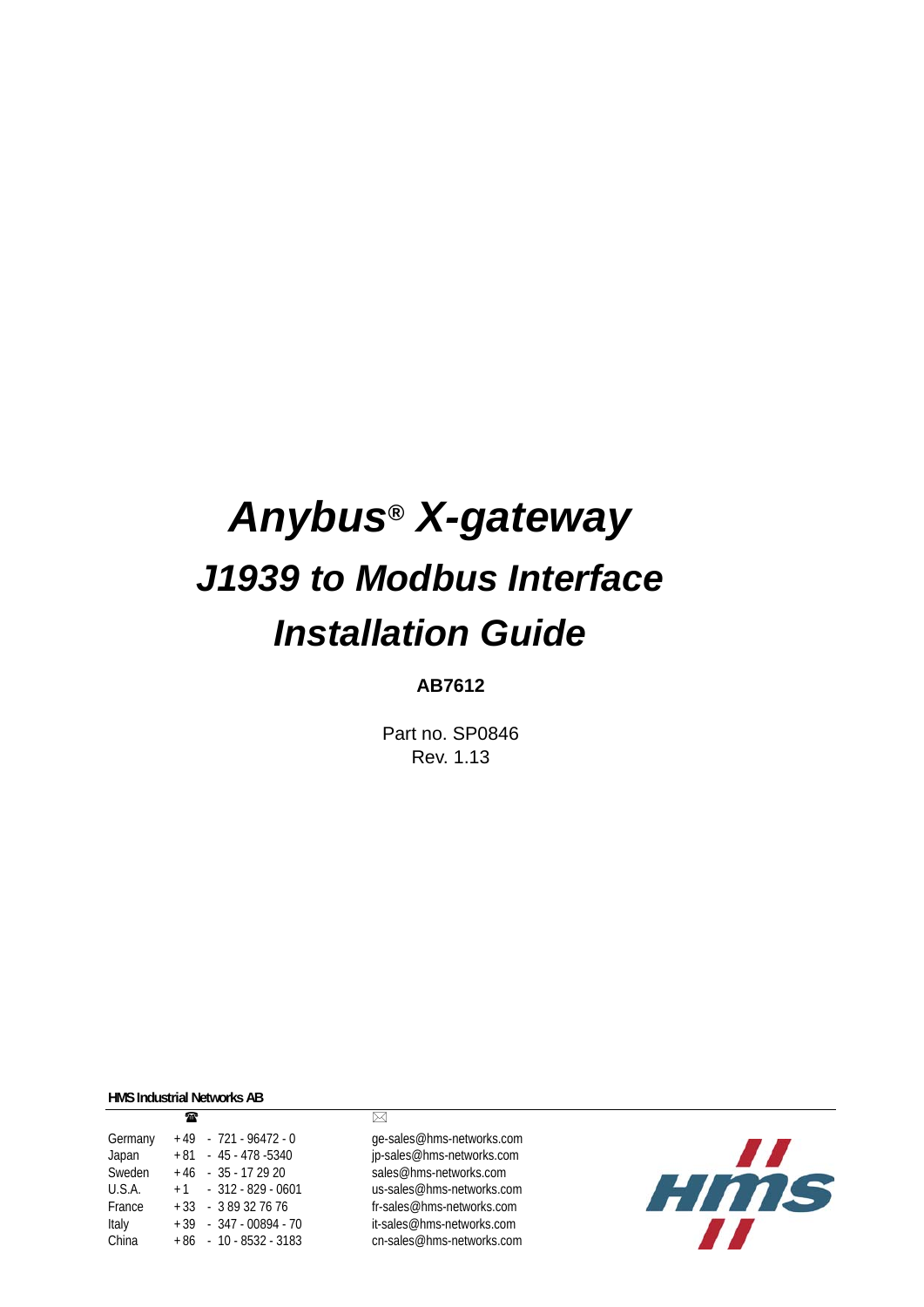## **Table of Contents**

| Configuration 25-Pin D-Subminiature 4 |  |
|---------------------------------------|--|
|                                       |  |
|                                       |  |
|                                       |  |
|                                       |  |
|                                       |  |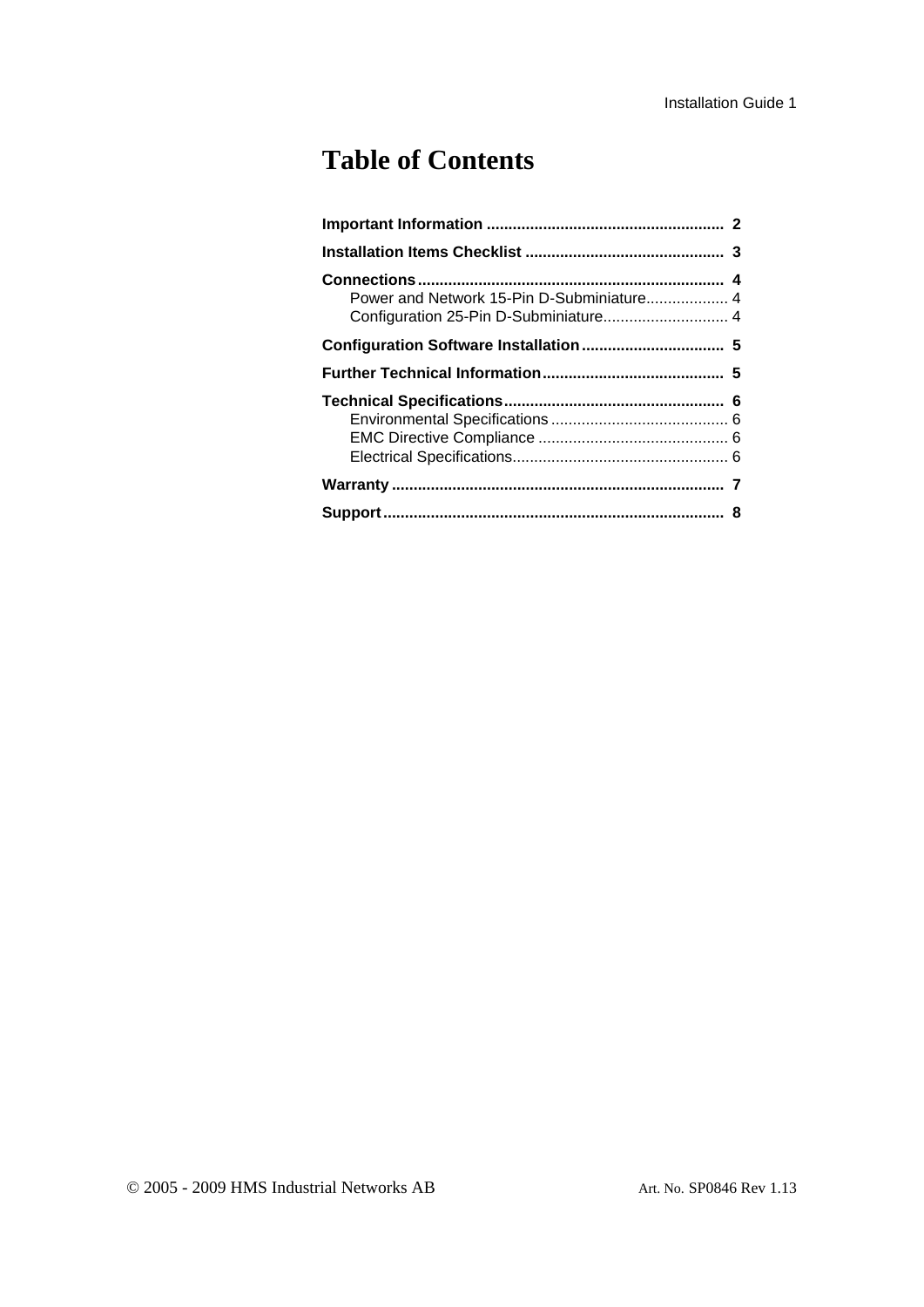#### <span id="page-2-0"></span>*Important Information*

- Power, input and output (I/O) wiring must be in accordance with Class 1, Division 2 wiring methods - article 501-4 (b) of the National Electric code, NFPA 70 and in accordance with local codes.
- For use in Class 2 circuits only.
- Suitable for Surrounding temperature of 65 C max.
- Use 60/75 C copper wire only.





| <b>WARNING</b> | <b>EXPLOSION HAZARD</b>                                                          |
|----------------|----------------------------------------------------------------------------------|
|                | When in hazardous locations turn off power before replacing or<br>wiring modules |
|                |                                                                                  |

| <b>WARNING</b> | <b>EXPLOSION HAZARD</b>                                                                                    |
|----------------|------------------------------------------------------------------------------------------------------------|
|                | Do not disconnect equipment unless power has been switched<br>off or the area is known to be nonhazardous. |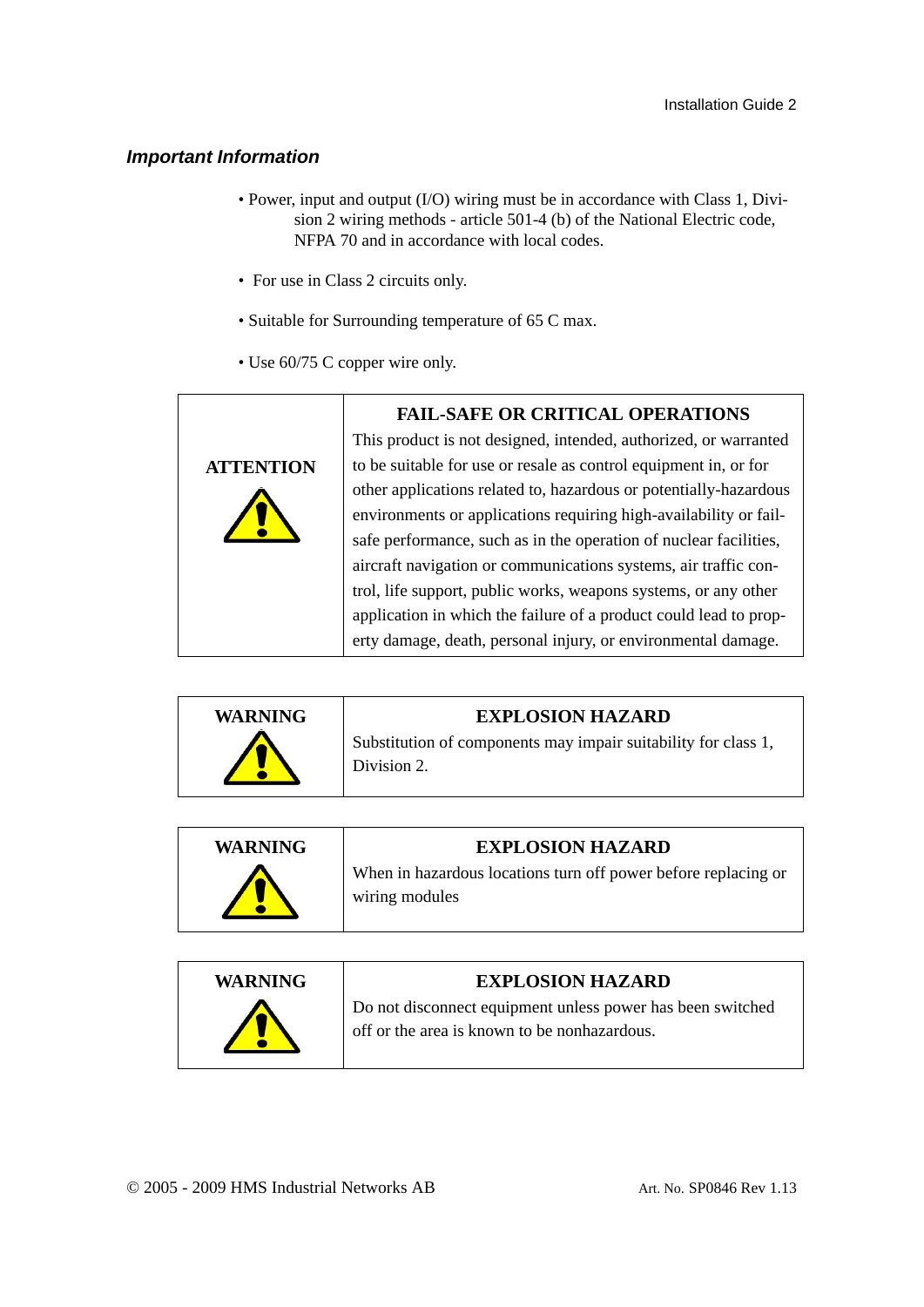#### <span id="page-3-0"></span>*Installation Items Checklist*

- Anybus X-gateway J1939 to Modbus Interface (part number AB7612)
- *Anybus-X Configuration Tool* (BWConfig) downloadable from the HMS Industrial Networks website, www.anybus.com.
- *Anybus X-gateway J1939 to Modbus Interface User Manual* downloadable from the HMS Industrial Networks website, www.anybus.com.
- Fieldbus and power cables connected for connection to supplied 15-pin D-Sub connector.
- Null-modem RS-232 cable for connecting PC to 25-pin D-sub connector for configuration.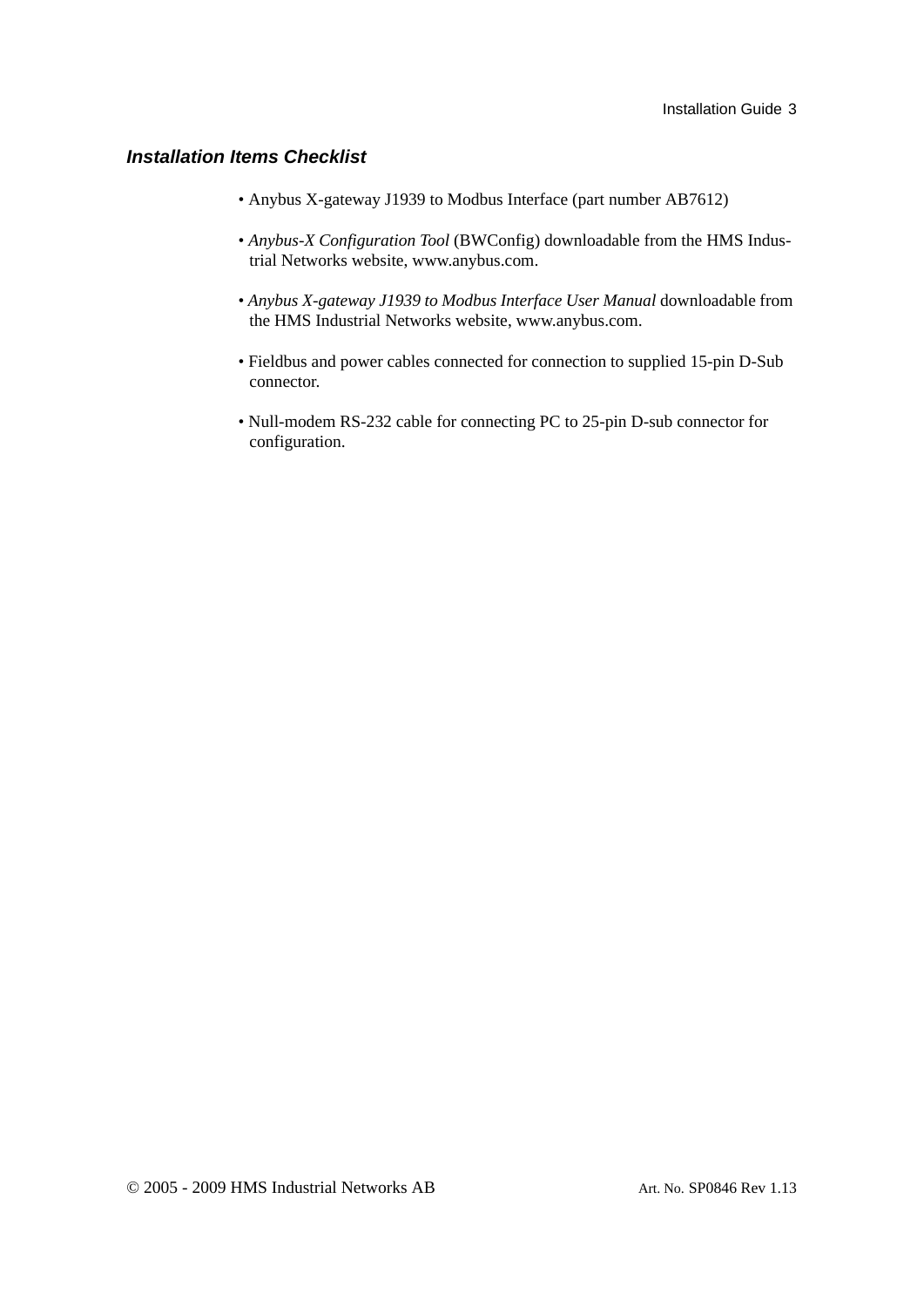#### <span id="page-4-1"></span><span id="page-4-0"></span>*Connections*



#### **Power and Network 15-Pin D-Subminiature**

| Pin            | <b>Connection</b> | Pin | <b>Connection</b>  |
|----------------|-------------------|-----|--------------------|
| 1              | Not used          | 9   | 24 VDC Common      |
| $\overline{2}$ | Not used          | 10  | $24 \text{ VDC} +$ |
| 3              | Not used          | 11  | Modbus RS-485 A    |
| $\overline{4}$ | Not used          | 12  | Modbus RS-485 B    |
| 5              | Not used          | 13  | J1939 CAN Shield   |
| 6              | Not used          | 14  | J1939 CAN Low      |
| 7              | Not used          | 15  | J1939 CAN High     |
| 8              | Not used          |     |                    |

**Table 2-1 Power and Network Connector Pin Definitions**

#### <span id="page-4-2"></span>**Configuration 25-Pin D-Subminiature**



| Pin | <b>Connection</b> | Pin | <b>Connection</b> |
|-----|-------------------|-----|-------------------|
|     | Shield            | 14  | Not used          |
|     | Transmit Data     |     | Not used          |
|     | Receive Data      | 16  | Not used          |

**Table 2-2 Configuration Connection Pin Definitions**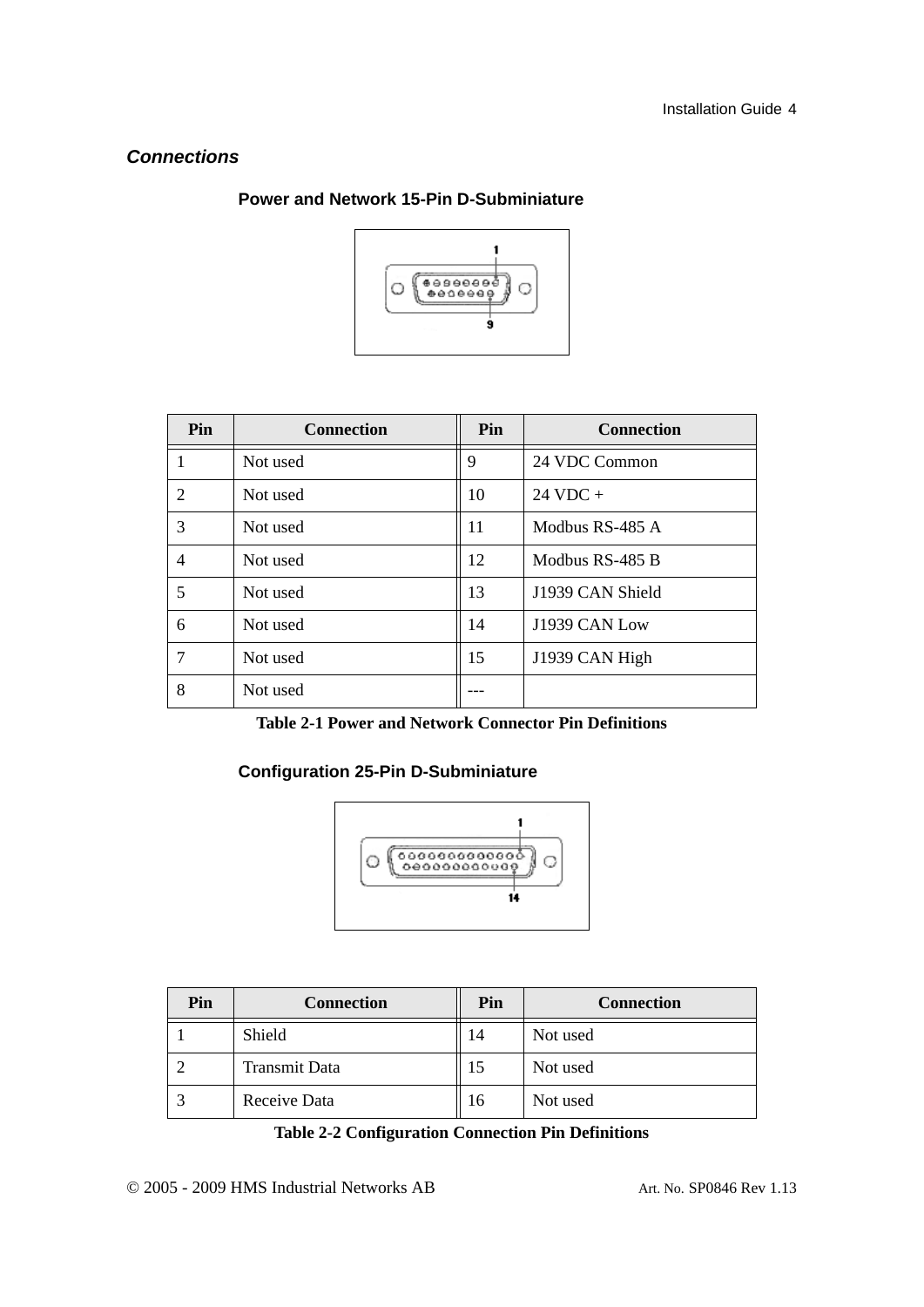| Pin            | <b>Connection</b> | Pin | <b>Connection</b> |
|----------------|-------------------|-----|-------------------|
| $\overline{4}$ | Not used          | 17  | Not used          |
| 5              | Not used          | 18  | Not used          |
| 6              | Not used          | 19  | Not used          |
| 7              | Signal Ground     | 20  | Not used          |
| 8              | Not used          | 21  | Not used          |
| 9              | Not used          | 22  | Not used          |
| 10             | Not used          | 23  | Not used          |
| 11             | Not used          | 24  | Not used          |
| 12             | Not used          | 25  | Not used          |
| 13             | Not used          |     |                   |

**Table 2-2 Configuration Connection Pin Definitions**

#### <span id="page-5-0"></span>*Configuration Software Installation*

The X-gateway Configuration Tool is required to configure the X-gateway. The BWConfig installation is downloadable from the Pyramid Solutions website.

Unzip the installation files, then run the *setup.exe* program. Follow the instructions on the screen during the installation process.

#### <span id="page-5-1"></span>*Further Technical Information*

Complete technical information on installing and configuring the X-gateway can be found in the *Anybus X-gateway J1939 to Modbus Interface User Manual*. The User Manual can be downloaded from the HMS Industrial Networks website or requested directly at the contact information supplied below.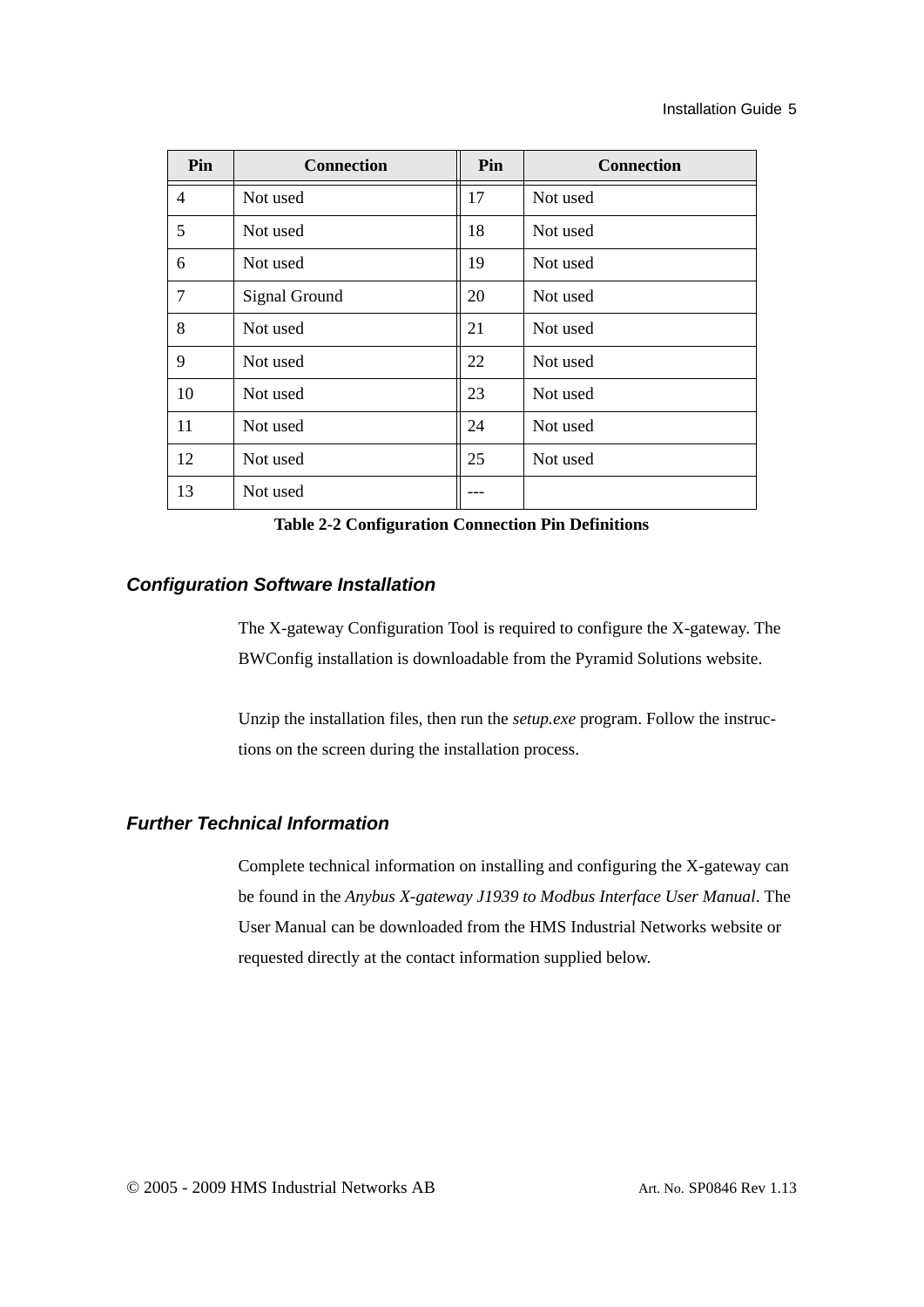#### <span id="page-6-1"></span><span id="page-6-0"></span>*Technical Specifications*

#### **Environmental Specifications**

| <b>Operating Temperature:</b> | 0 to 70 degrees Celsius   |
|-------------------------------|---------------------------|
| Non-Operating Temperature:    | -25 to 85 degrees Celsius |

#### <span id="page-6-2"></span>**EMC Directive Compliance**

This product is tested to meet the Council Directive 89/336/EC Electromagnetic

Compatibility (EMC) by applying the following standards, in whole or in part,

documented in a technical construction file:

- EN50081-2-EMC Generic Emission Standard, Part 2 Industrial Environment
- EN50082-2-EMC Generic Immunity Standard, Part 2 Industrial Environment

This product is intended for use in an industrial environment.

#### <span id="page-6-3"></span>**Electrical Specifications**

Power Supply: 12-30 VDC.

Current Requirements: 93-95 mA at 24 VDC.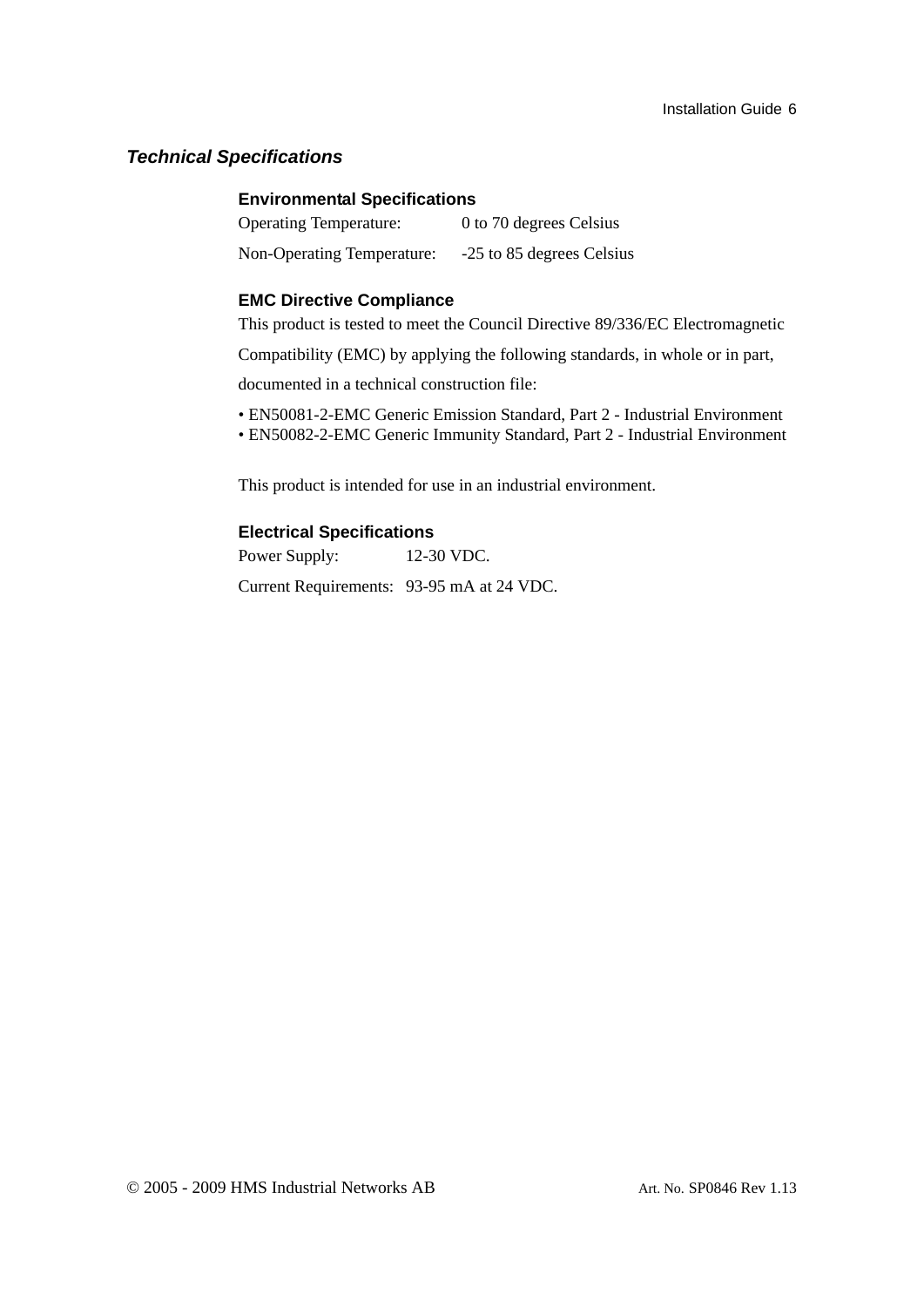#### <span id="page-7-0"></span>*Warranty*

HMS Industrial Networks AB warrants all new products to be free of defects in material and workmanship when applied in the manner for which they were intended and according to HMS Industrial Networks AB' published information on proper installation. The Warranty period is one year from the date of shipment.

HMS Industrial Networks AB will repair or replace, at its option, all products returned to it freight prepaid, which prove upon examination to be within the Warranty definitions and time period.

#### **Limitation of Liability**

**EXCEPT AS EXPRESSLY PROVIDED HEREIN, HMS INDUSTRIAL NETWORKS AB MAKES NO WARRANTY OF ANY KIND, WHETHER EXPRESSED, IMPLIED, STATUTORY, OR OTHERWISE. HMS INDUSTRIAL NETWORKS AB SPECIFICALLY DISCLAIMS ALL IMPLIED WARRANTIES OF DESIGN, MERCHANTIBILITY, FITNESS FOR A PARTICULAR PURPOSE, TITLE AND NONINFRINGMENT. THESE LIMITATIONS SHALL APPLY NOTWITHSTANDING THE FAILURE OF ESSENTIAL PURPOSE OF ANY LIMITED REMEDY PROVIDED IN THIS AGREEMENT. NO AGENT OF HMS INDUSTRIAL NETWORKS AB IS AUTHORIZED TO INCUR WARRANTY OBLIGATIONS ON BEHALF OF HMS INDUSTRIAL NETWORKS AB OR TO EXPAND OR MODIFY THE LIMITATIONS SET FORTH HEREIN.** 

**IN NO EVENT WILL HMS INDUSTRIAL NETWORKS AB OR ITS SUPPLIERS HAVE ANY LIABILITY TO BUYER FOR ANY INDIRECT, SPECIAL, INCIDENTAL, PUNITIVE OR CONSEQUENTIAL DAMAGES HOWEVER CAUSED AND UNDER ANY THEORY OF LIABILITY (WHETHER IN CONTRACT, TORT (INCLUDING NEGLIGENCE), INDEMNITY OR OTHERWISE) WHETHER OR NOT THE HMS INDUSTRIAL NETWORKS AB HAS BEEN ADVISED OF THE POSSIBILITY OF SUCH DAMAGE.** 

**IN NO EVENT WILL HMS INDUSTRIAL NETWORKS AB OR ITS SUPPLIERS HAVE ANY LIABILITY TO THE BUYER FOR ANY LOST PROFITS, LOSS OF DATA, LOSS OF USE, OR COSTS OF PROCUREMENT OF SUBSTITUTE GOODS OR SERVICES, EXCEPT IN CASES OF WILLFUL MISCONDUCT BY HMS INDUSTRIAL NETWORKS AB.**